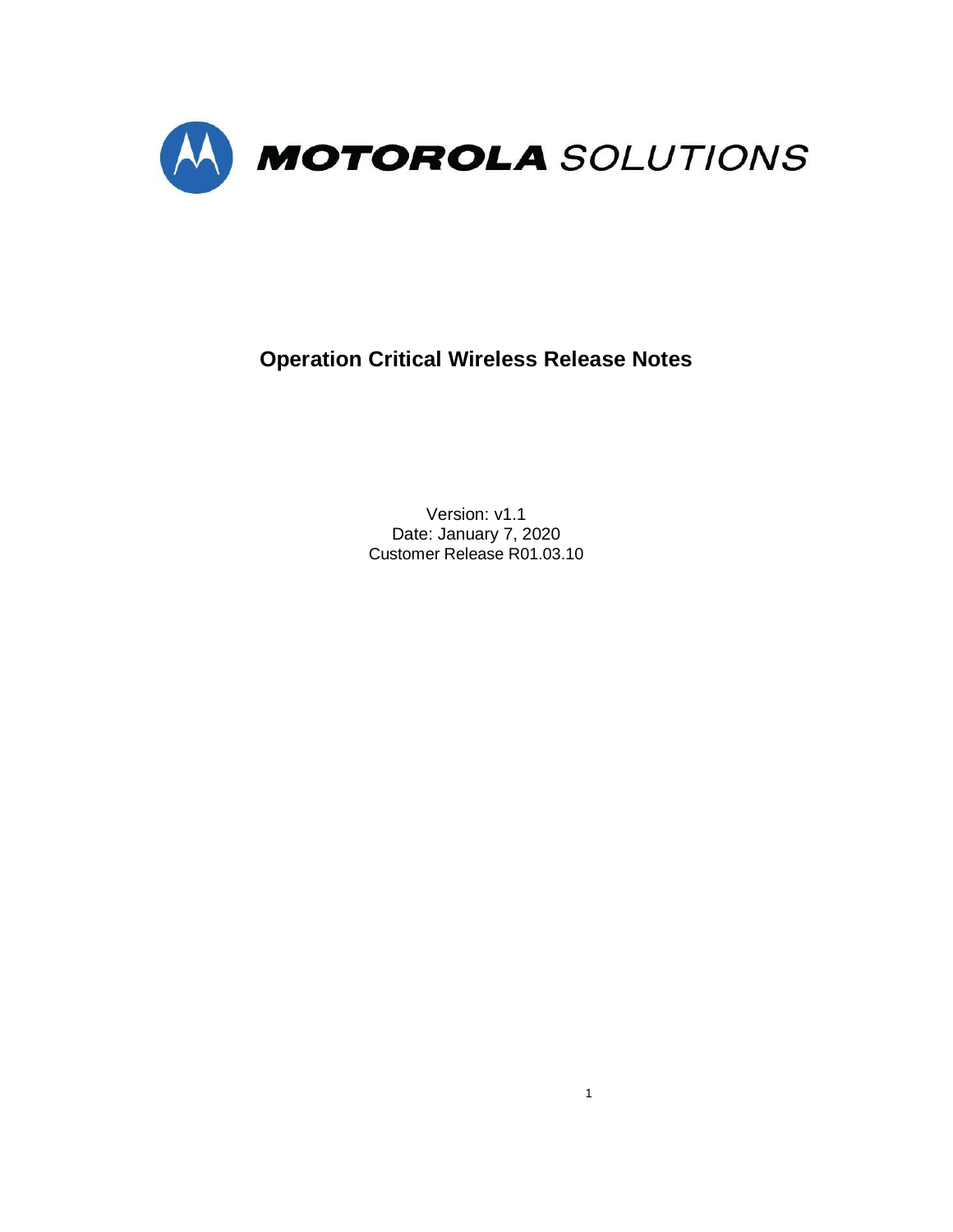#### **Table of Contents**

### **Overview**

The purpose of this document is to provide the release notes as a result of the Operations Critical Wireless Headset and wireless remote PTT firmware provided in the R01.03.10 release.

## **Definitions**

A known issue is a problem that is currently unresolved (open).

A closed or resolved is an issue that has been repaired and no longer should occur in the product after upgrading to the new product version.

The risk and workaround aspects are included in the release note description for overall assessment of the problem.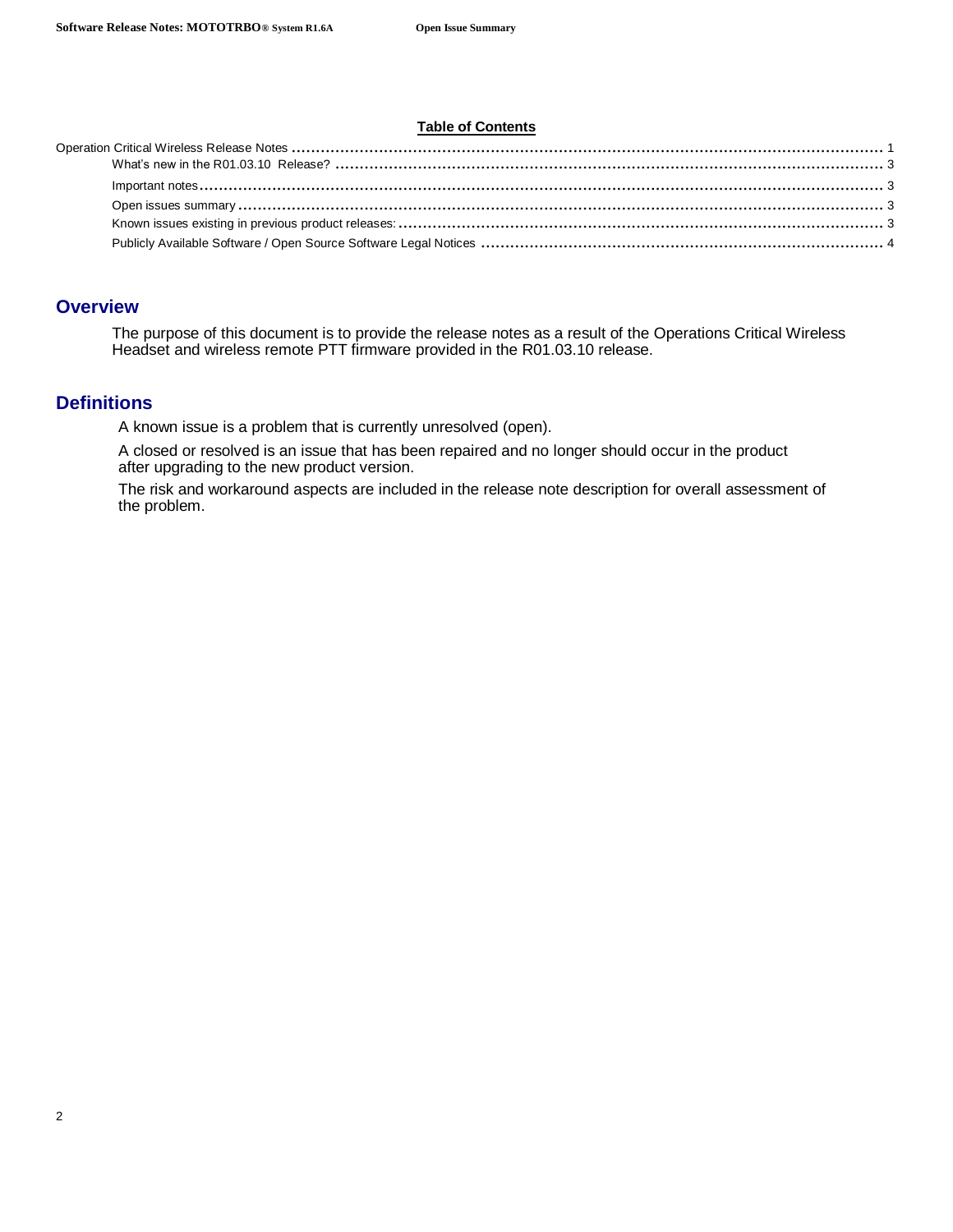f

# **Operation Critical Wireless Earpiece & Wireless PTT R01.03.10**

# **What's new in the R01.03.10 Release?**

| Version  | <b>Notes</b>                                                                                                                                                                                                                                                                                                                                                                                                                                                                                                                                                                                         |
|----------|------------------------------------------------------------------------------------------------------------------------------------------------------------------------------------------------------------------------------------------------------------------------------------------------------------------------------------------------------------------------------------------------------------------------------------------------------------------------------------------------------------------------------------------------------------------------------------------------------|
| 01.03.10 | This Operation Critical Wireless release added Kodiak PTT Client support for LEX L11 and Android<br>BYODs, renamed device name to OCW_HEADSET_KODIAK/ FastPTT_KODIAK when configured to<br>Kodiak operational mode.                                                                                                                                                                                                                                                                                                                                                                                  |
| 01.03.06 | Resolved the issue where OCW POD cannot reconnect with Tetra radio after radio power cycle.                                                                                                                                                                                                                                                                                                                                                                                                                                                                                                          |
| 01.03.05 | This Operation Critical Wireless release added Wave Client support for LEX L10 and LEX L10i, renamed<br>device name to OCW_RSM_TPP and changed to press Power Button + PTT to enter language selection<br>menu.                                                                                                                                                                                                                                                                                                                                                                                      |
| 01.03.04 | Resolved the issue where in rare instances the OCW POD is permanently unable to clear the pairing<br>information in order to connect to another radio.                                                                                                                                                                                                                                                                                                                                                                                                                                               |
| 01.03.03 | This Operation Critical Wireless release supports APX Radios which have software version R11.00.00 or<br>above and BT OB Software R06.00.00 or above with Enabled Bluetooth Pairing.                                                                                                                                                                                                                                                                                                                                                                                                                 |
| 01.03.01 | This Operation Critical Wireless release adds neckloop adapter support and voice prompt feature. Wireless<br>PTT must be upgraded to Release R01.03.01 prior using wireless PTT with neckloop adapter. Accessory<br>Program Software (APS) R2.8 must be used to upgrade a Wireless PTT to R01.03.01 and later firmware.<br>Please refer to APS_ReadMe file for detail.                                                                                                                                                                                                                               |
| 01.02.00 | Added earbud/earbud headset - NNTN8294; NNTN8295; NNTN8296 support.                                                                                                                                                                                                                                                                                                                                                                                                                                                                                                                                  |
| 01.01.01 | This Operations Critical Wireless firmware release corrects an issue in which the Operations Critical<br>Wireless (OCW) Headsets: (NNTN8125A, NNTN8126A, NNTN8127A) used with the MOTORTRBO Series<br>radio and a Bluetooth® (BT) Adapter Kit or a MOTORTRBO Series radio with build-in Bluetooth®:<br>PMLN5712A may have low or weak audio output level, even when at maximum radio volume setting.<br>Affected OCW Headsets are units that shipped prior to 30-Jan-12 or units updated to version R01.01.00<br>OCW Headset firmware.<br>CAUSE: An error in version R01.01.00 OCW Headset firmware. |
| 01.01.00 | This Operations Critical Wireless firmware release supports existing MotoTRBO and new MotoTRBO 2.x<br>radio family compatibility.                                                                                                                                                                                                                                                                                                                                                                                                                                                                    |
| 01.00.00 | The initial firmware release for the Operations Critical Wireless PTT and Operations Critical Headset<br>[R01.00.00] supported compatibility with the MOTORTRBO Wireless Adapter [PMLN5712]. The Operations<br>Critical Wireless PTT and Operations Critical Headset DO NOT have to be upgraded to continue use with<br>the MOTORTRBO Wireless Adapter [PMLN5712].                                                                                                                                                                                                                                   |

#### **Important notes**

**User may experience longer reconnection time (>10s) to Kodiak PTT Client when OCW POD is power cycled & reconnected with Android smartphones of older OS (e.g Android 7). User may need to press OCW POD's PTT button to trigger reconnection to Kodiak PTT Client.**

### **Open issues summary**

**None to report**

## **Known issues existing in previous product releases:**

**None to report**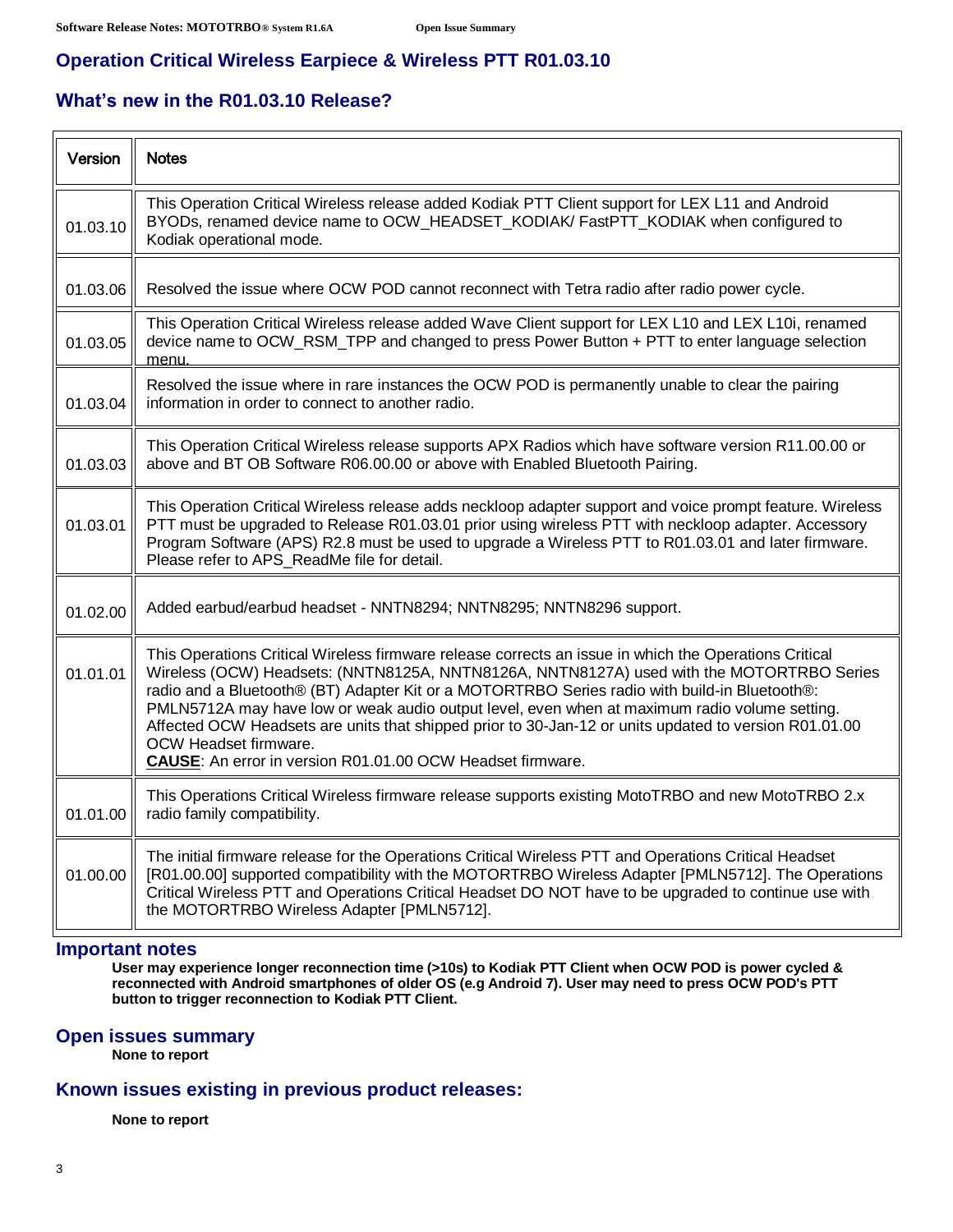**OSS Legal Notices**

### **Publicly Available Software / Open Source Software Legal Notices**

This media, or Motorola Solutions Product, may include Motorola Solutions Software, Commercial Third Party Software, and Publicly Available Software.

The Motorola Solutions Software that may be included on this media, or included in the Motorola Solutions Product, is Copyright (c) by Motorola Solutions, Inc., and its use is subject to the licenses, terms and conditions of the agreement in force between the purchaser of the Motorola Solutions Product and Motorola Solutions, Inc.

The Commercial Third Party Software that may be included on this media, or included in the Motorola Solutions Product, is subject to the licenses, terms and conditions of the agreement in force between the purchaser of the Motorola Solutions Product and Motorola Solutions, Inc., unless a separate Commercial Third Party Software License is included, in which case, your use of the Commercial Third Party Software will then be governed by the separate Commercial Third Party License.

The Publicly Available Software in the list below is limited to the Publicly Available Software included by Motorola Solutions. The Publicly Available Software included by Commercial Third Party Software or Products, that is used in the Motorola Solutions Product, are disclosed in the Commercial Third Party Licenses, or via the respective Commercial Third Party Publicly Available Software Legal Notices.

For instructions on how to obtain a copy of any source code being made publicly available by Motorola Solutions related to software used in this Motorola Solutions Product you may send your request in writing to:

Motorola Solutions, INC. Government & Public Safety Business Publicly Available Software Management 1301 E. Algonquin Road Schaumburg, IL 60196 USA.

In your request, please include the Motorola Solutions Product Name and Version, along with the Publicly Available Software specifics, such as the Publicly Available Software Name and Version.

Note, the source code for the Publicly Available Software may be resident on the Motorola Solutions Product Installation Media, or on supplemental Motorola Solutions Product Media. Please reference and review the entire Motorola Solutions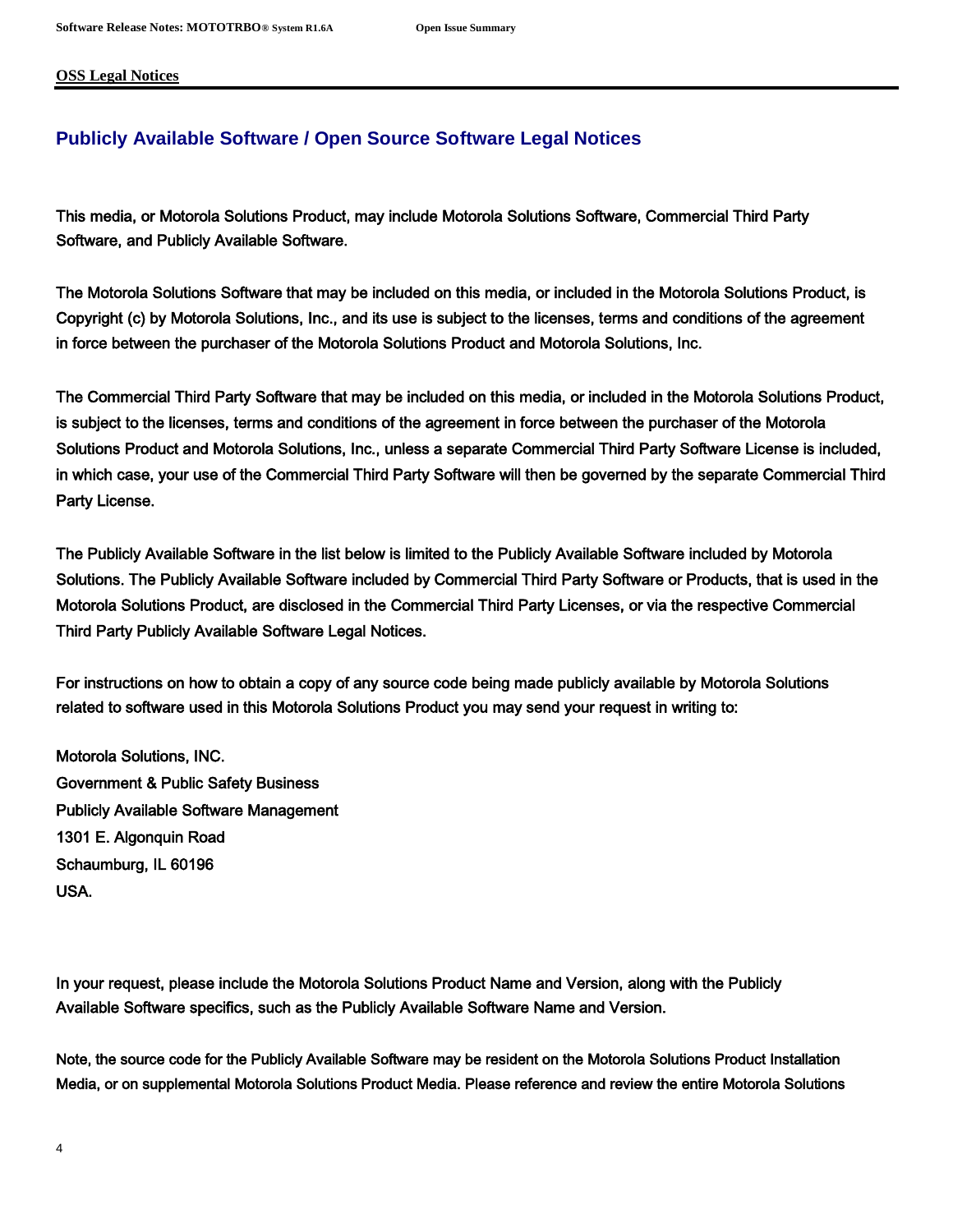Publicly Available Software Legal Notices and End User License Agreement for the details on location and methods of obtaining the source code.

Note, dependent on the license terms of the Publicly Available Software, source code may not be provided. Please reference and review the entire Motorola Solutions Publicly Available Software Legal Notices and End User License Agreement for identifying which Publicly Available Software Packages will have source code provided.

To view additional information regarding licenses, acknowledgments and required copyright notices for Publicly Available Software used in this Motorola Solutions Product, please select **"**Legal Notices**"** display from the GUI (if applicable), or review the Legal Notices and End User License Agreement File/README, on the Motorola Solutions Install Media, or resident in the Motorola Solutions Product.

MOTOROLA SOLUTIONS and the Stylized M logo are registered in the US Patent and Trademark Office. All other trademarks, logos, and service marks ("Marks") are the property of the respective third party owners. You are not permitted to use the Marks without the prior written consent of Motorola Solutions or such third party which may own the Marks.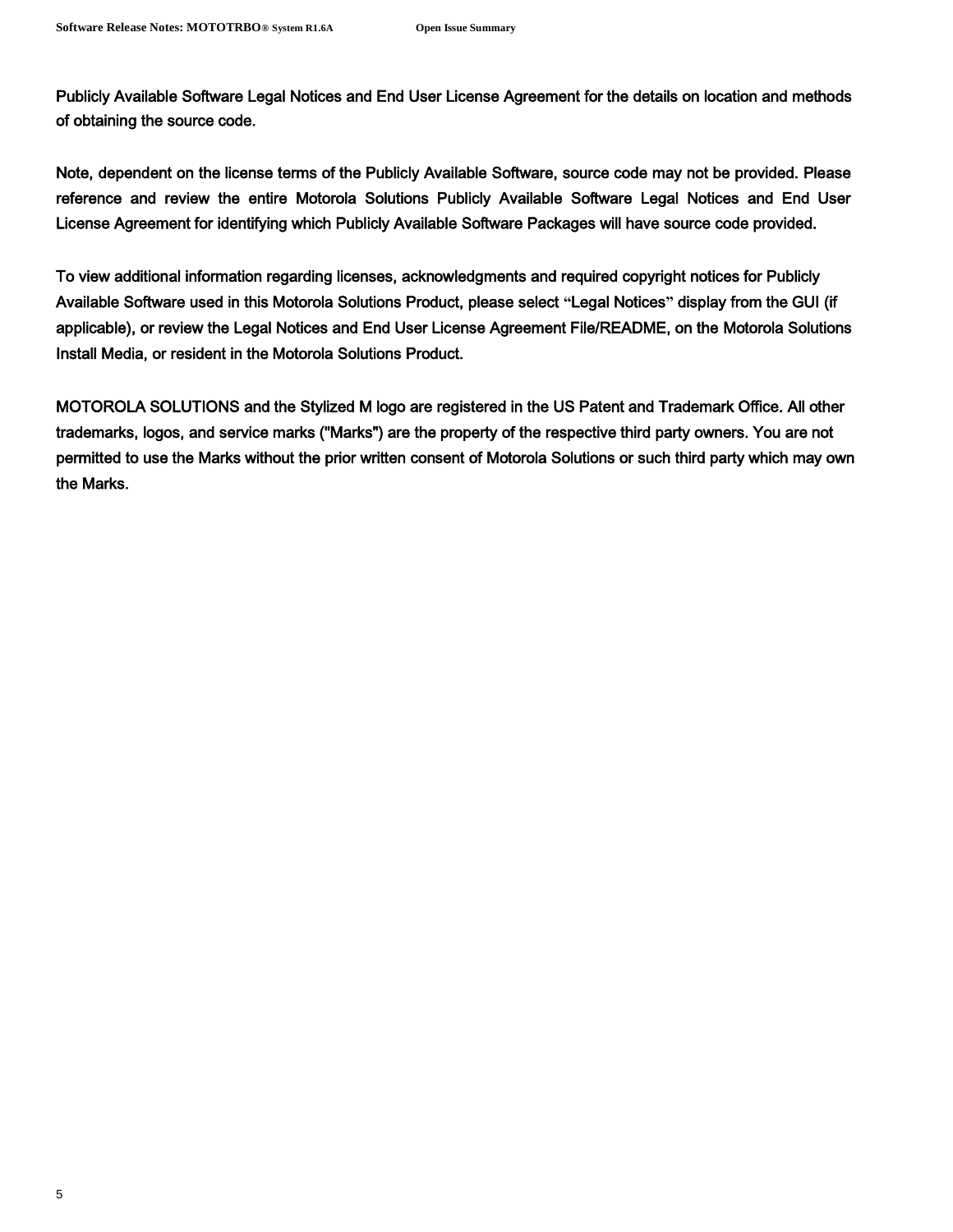| PUBLICLY AVAILABLE SOFTWARE LIST                                                                                                                                                                                                                                                                                                                                             |
|------------------------------------------------------------------------------------------------------------------------------------------------------------------------------------------------------------------------------------------------------------------------------------------------------------------------------------------------------------------------------|
| Name: ATMEL AVR®32 AT32UC Development Environment / Files                                                                                                                                                                                                                                                                                                                    |
| Version: IAR Assembler for AVR32 Version 3.20A (3.20.1.3)                                                                                                                                                                                                                                                                                                                    |
| AVR32 AT32UC-EK software package Version<br>1.5 Description:                                                                                                                                                                                                                                                                                                                 |
| ATMEL Microcontroller Software Development Kit (SDK).                                                                                                                                                                                                                                                                                                                        |
| Some of the Files contained within the Commercial SDK are covered by Open Source Software Terms.<br>Motorola modified Files within the SDK to meet the specific needs and requirements of the Motorola<br>Product. COPYRIGHT 2010 MOTOROLA, INC. ALL RIGHTS RESERVED.<br>COPYRIGHT 2011 MOTOROLA SOLUTIONS, INC. ALL RIGHTS RESERVED.<br>Software Site: http://www.atmel.com |
| Source Code: No Source Code Distribution Obligations.                                                                                                                                                                                                                                                                                                                        |
| License: BSD Type License Terms                                                                                                                                                                                                                                                                                                                                              |
|                                                                                                                                                                                                                                                                                                                                                                              |
| # * ATMEL Microcontroller Software Support                                                                                                                                                                                                                                                                                                                                   |
| /* Copyright (c) 2009 Atmel Corporation. All rights reserved.<br>$\bullet$                                                                                                                                                                                                                                                                                                   |
| * Redistribution and use in source and binary forms, with or without                                                                                                                                                                                                                                                                                                         |
| * modification, are permitted provided that the following conditions are met:<br>*                                                                                                                                                                                                                                                                                           |
| * 1. Redistributions of source code must retain the above copyright notice, this                                                                                                                                                                                                                                                                                             |
| * list of conditions and the following disclaimer.<br>$\bullet$                                                                                                                                                                                                                                                                                                              |
| * 2. Redistributions in binary form must reproduce the above copyright notice,                                                                                                                                                                                                                                                                                               |
| * this list of conditions and the following disclaimer in the documentation                                                                                                                                                                                                                                                                                                  |
| * and/or other materials provided with the distribution.<br>$\star$                                                                                                                                                                                                                                                                                                          |
| * 3. The name of Atmel may not be used to endorse or promote products derived                                                                                                                                                                                                                                                                                                |
| * from this software without specific prior written permission.<br>$\star$                                                                                                                                                                                                                                                                                                   |
| *4. This software may only be redistributed and used in connection with an Atmel<br>* AVR product.<br>$^\star$                                                                                                                                                                                                                                                               |
| * THIS SOFTWARE IS PROVIDED BY ATMEL "AS IS" AND ANY EXPRESS OR IMPLIED<br>* WARRANTIES, INCLUDING, BUT NOT LIMITED TO, THE IMPLIED WARRANTIES OF<br>* MERCHANTABILITY, FITNESS FOR A PARTICULAR PURPOSE AND NON-INFRINGEMENT ARE                                                                                                                                            |

- \* EXPRESSLY AND SPECIFICALLY DISCLAIMED. IN NO EVENT SHALL ATMEL BE LIABLE FOR
- 6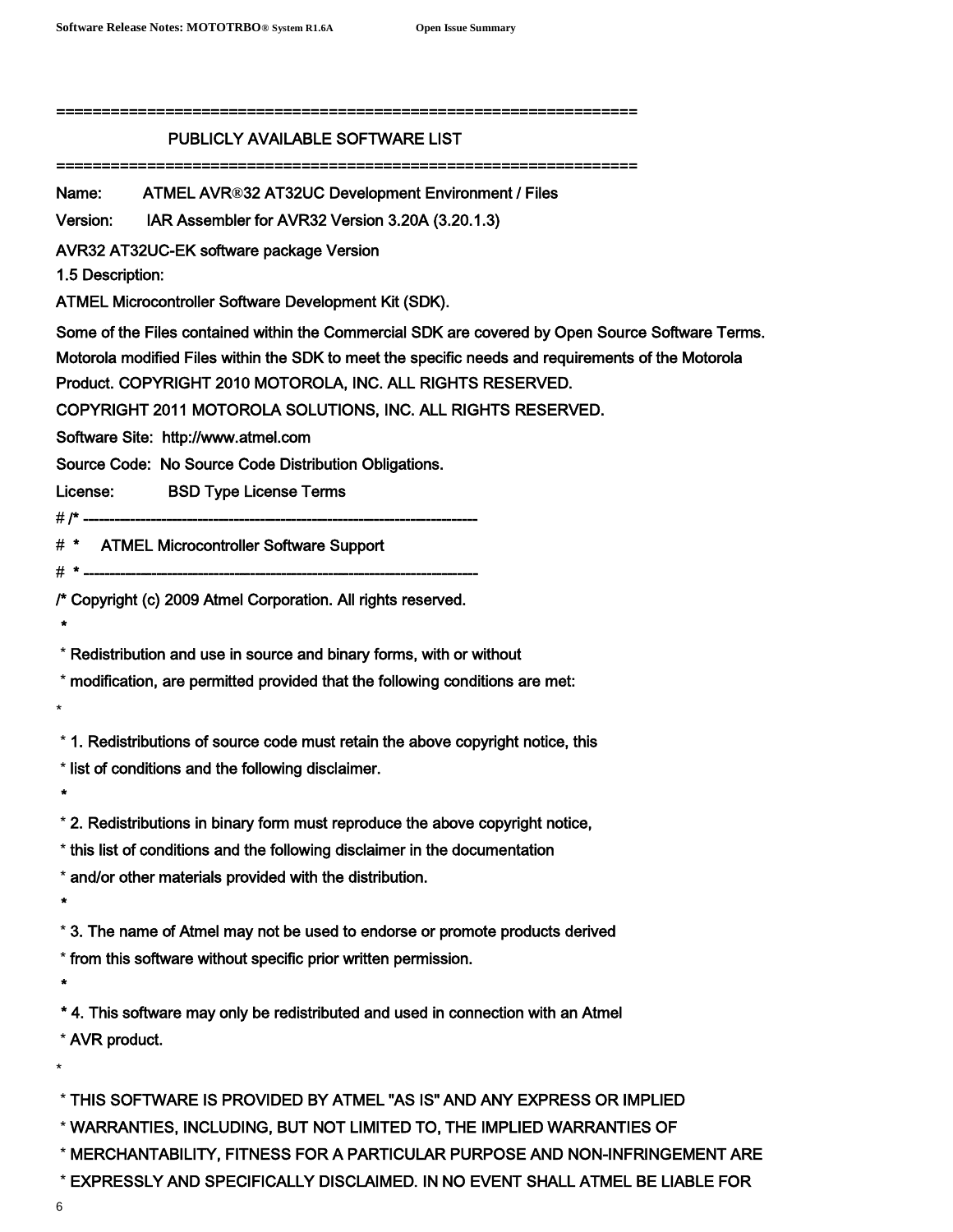\* ANY DIRECT, INDIRECT, INCIDENTAL, SPECIAL, EXEMPLARY, OR CONSEQUENTIAL DAMAGES

- \* (INCLUDING, BUT NOT LIMITED TO, PROCUREMENT OF SUBSTITUTE GOODS OR SERVICES;
- \* LOSS OF USE, DATA, OR PROFITS; OR BUSINESS INTERRUPTION) HOWEVER CAUSED AND
- \* ON ANY THEORY OF LIABILITY, WHETHER IN CONTRACT, STRICT LIABILITY, OR TORT
- \* (INCLUDING NEGLIGENCE OR OTHERWISE) ARISING IN ANY WAY OUT OF THE USE OF THIS
- \* SOFTWARE, EVEN IF ADVISED OF THE POSSIBILITY OF SUCH DAMAGE \* \*/

Credits: N/A

===========================================================================

Name: OPENRTOS (Commercial RTOS) Open Source Legal Notices

Version: N/A

Description:

OPENRTOS is a small, efficient embedded kernel based on the highly successful FreeRTOS. FreeRTOS is developed by FreeRTOS.org and released under a modified GPL license, FreeRTOS is completely free to download and use, even in commercial applications. It is simultaneously released by WITTENSTEIN High Integrity Systems as OPENRTOS, with full commercial support and licensing. The OPENRTOS commercial license has no GPL obligations.

Some of the Files contained within the OPENRTOS are covered by Open Source Software Terms.

Motorola modified Files within OPENRTOS to meet the specific needs and requirements of the Motorola Product. COPYRIGHT 2010 MOTOROLA, INC. ALL RIGHTS RESERVED.

COPYRIGHT 2011 MOTOROLA SOLUTIONS, INC. ALL RIGHTS RESERVED.

Software Site: http://www.highintegritysystems.com

Source Code: No Source Code Distribution Obligations.

License: BSD Type License Terms

- /\* Copyright (c) 2007, Atmel Corporation. All rights reserved.
- \* Redistribution and use in source and binary forms, with or without
- \* modification, are permitted provided that the following conditions are met:
- \* 1. Redistributions of source code must retain the above copyright notice,
- \* this list of conditions and the following disclaimer.
- \* 2. Redistributions in binary form must reproduce the above copyright notice,
- \* this list of conditions and the following disclaimer in the documentation
- \* and/or other materials provided with the distribution.
- \* 3. The name of ATMEL may not be used to endorse or promote products derived
- \* from this software without specific prior written permission.
- \* THIS SOFTWARE IS PROVIDED BY ATMEL ``AS IS'' AND ANY EXPRESS OR IMPLIED
- \* WARRANTIES, INCLUDING, BUT NOT LIMITED TO, THE IMPLIED WARRANTIES OF
- \* MERCHANTABILITY AND FITNESS FOR A PARTICULAR PURPOSE ARE EXPRESSLY AND
- \* SPECIFICALLY DISCLAIMED. IN NO EVENT SHALL ATMEL BE LIABLE FOR ANY DIRECT,
- \* INDIRECT, INCIDENTAL, SPECIAL, EXEMPLARY, OR CONSEQUENTIAL DAMAGES
- \* (INCLUDING, BUT NOT LIMITED TO, PROCUREMENT OF SUBSTITUTE GOODS OR SERVICES;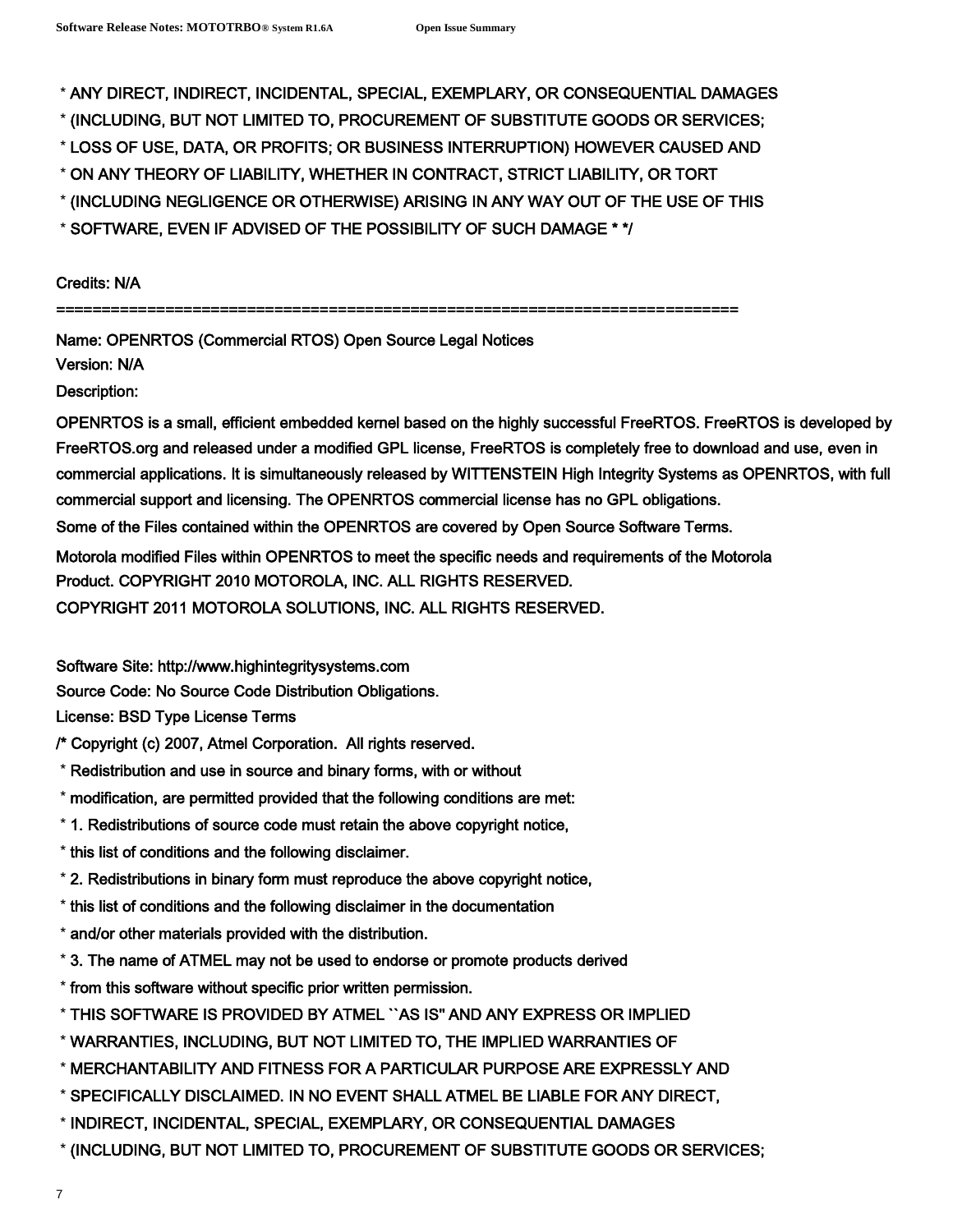\* LOSS OF USE, DATA, OR PROFITS; OR BUSINESS INTERRUPTION) HOWEVER CAUSED AND

\* ON ANY THEORY OF LIABILITY, WHETHER IN CONTRACT, STRICT LIABILITY, OR TORT

\* (INCLUDING NEGLIGENCE OR OTHERWISE) ARISING IN ANY WAY OUT OF THE USE OF

\* THIS SOFTWARE, EVEN IF ADVISED OF THE POSSIBILITY OF SUCH DAMAGE.

\*/